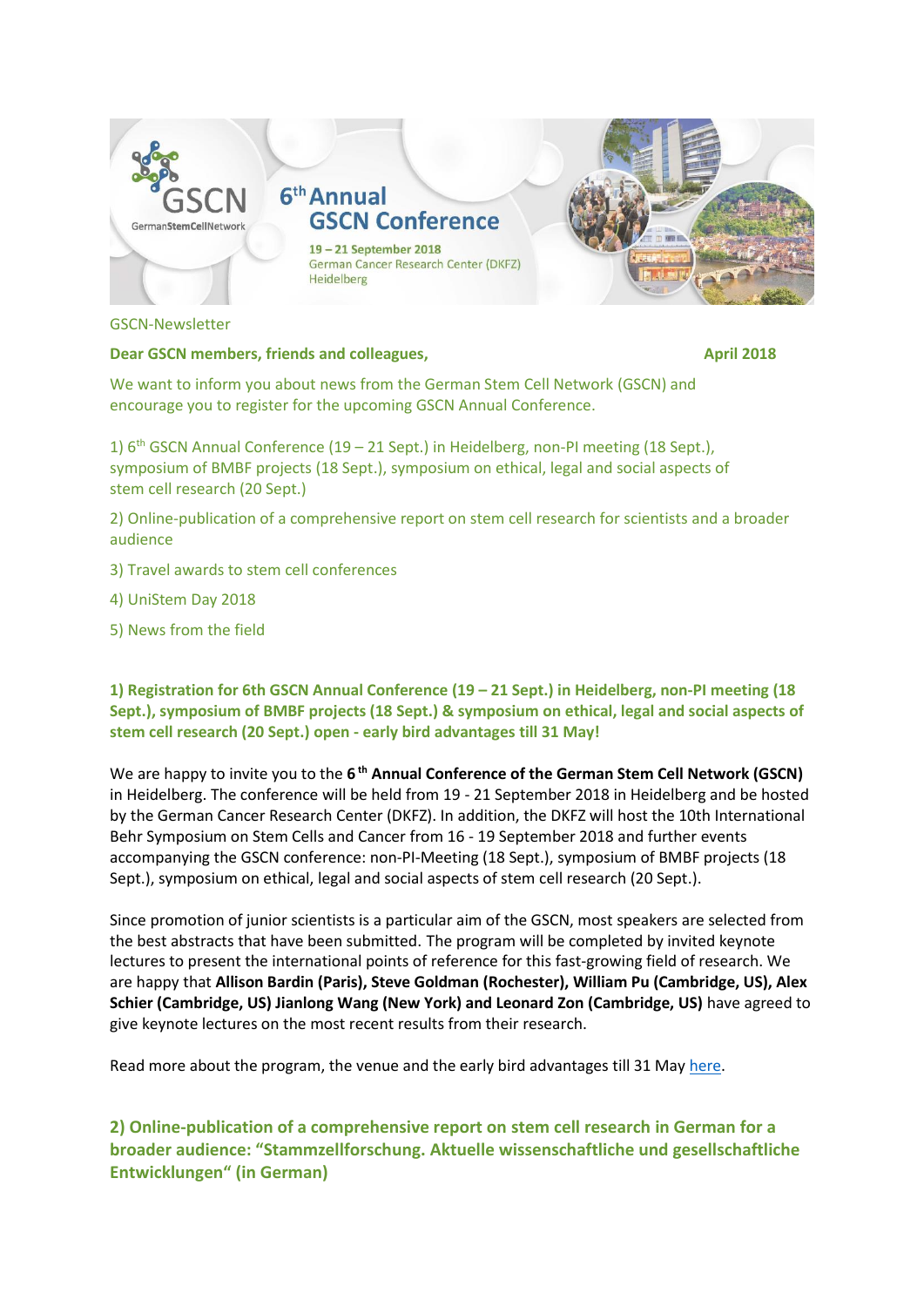Patients have high hopes in stem cells for the treatment of the most severe and not yet or insufficiently treatable diseases.

But what are stem cells? Where does stem cell research stands internationally and with a view to Germany today? What is allowed in Germany in international comparison?

The anthology of the Interdisciplinary Research Group Gene Technology Report of the Berlin-Brandenburg Academy of Sciences presents the current state of affairs and also discusses ethical, legal and economic aspects of stem cell research as well as the medical implementation of the results.

You can buy the book, but it is as well available online as PD[F here](https://www.nomos-elibrary.de/10.5771/9783845287720/stammzellforschung) The GSCN recommends: Read it!

# **3) Travel awards for scientists**

GSCN members and scientists in Germany can apply for travel awards to international stem cell conferences, workshops and events. To apply please send the submitted abstract to the event and a short letter of motivation (max. 1 page) to the GSCN Office (gscn.office@mdc-berlin.de). The letter should contain the importance of the event for the applicant, how the applicant profits from the event and why financial support is important.

**The next deadline is 31 May for events from 1 July to 30 September.** Read more [here.](http://www.gscn.org/en/EVENTS/GSCNTravelAwards.aspx)

## **4) UniStem Day 2018**

For the third time, the international UniStem Day took place in Germany – and again with more locations and more students involved. The stem cell day is designed to present the state of stem cell research to students, show them the work in the lab, open discussions about science and ethics, introduce science as a profession and different career options.

Newcomers to the UniStem Day were Munich, Ulm and Vienna (Austria) and they really enjoyed the public outreach day with the interested high school students. Altogether, research institutes and universities in Berlin, Bochum, Bonn, Dresden, Essen, Hannover, Heidelberg, Jena, Munich, Ulm and Vienna were part of the Europewide Uni Stem Day.

If you are a scientist and want to be involved in public outreach activities, please contact Stefanie Mahler from the GSCN office [\(stefanie.mahler@mdc-berlin.de\)](mailto:stefanie.mahler@mdc-berlin.de).

## **5) News from the field March / April 2018**

# **The German Federal Ministry of Education and Research announces foundation of EU-OPENSCREEN**

#### 21 March 2018, BMBF

The German Federal Minister, Anja Karliczek, states "EU-OPENSCREEN will bring new dynamics to the discovery of new drugs". EU-Openscreen's office and substance library will be located on the Berlin-Buch campus. The Federal Ministry of Education and Research will contribute around 20 million Euros to the European project over a period of five years.

EU-OPENSCREEN will create a European substance library in Berlin that will pool the expertise and resources in the field of chemical biology spread across Europe. [\(press text\)](http://www.eu-openscreen.eu/newsroom/eu-openscreen-news/ansicht/news/detail/News/the-german-federal-ministry-of-education-and-research-bmbf-announces-foundation-of-eu-openscreen-3.html)

**Foundation of the Austrian Society for Stem Cell Research** 20 March 2018, IMBA

On 20 March 2018, The Austrian Society for Stem Cell Research (ASSCR) was founded at the IMBA –